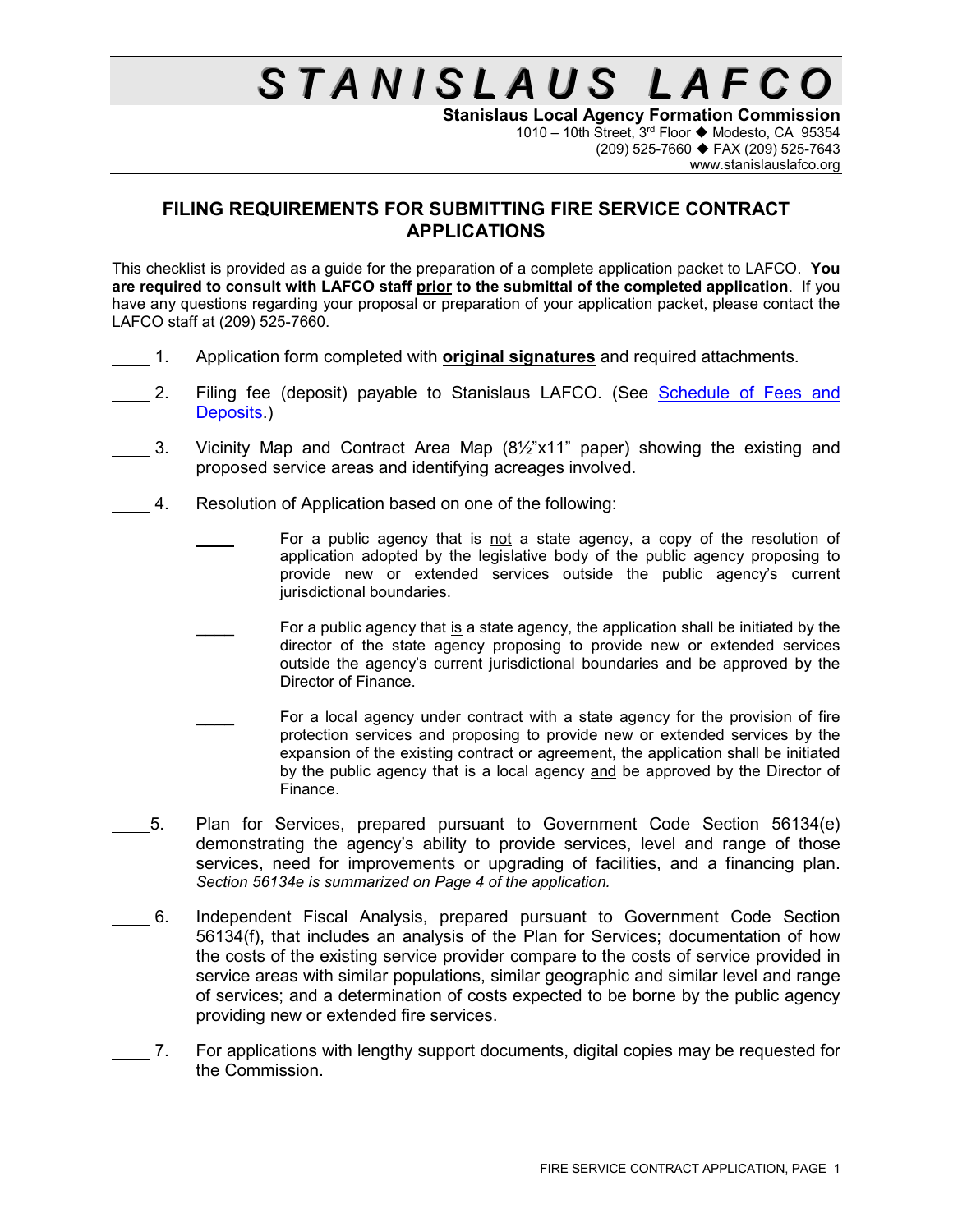# STANISLAUS LAFCO

**Stanislaus Local Agency Formation Commission** 1010 – 10th Street, 3<sup>rd</sup> Floor ♦ Modesto, CA 95354 (209) 525-7660 FAX (209) 525-7643 www.stanislauslafco.org

### **APPLICATION FOR FIRE SERVICE CONTRACT**

| NAME OF PROPOSAL: NAME OF PROPOSAL:                                                                                                                                                                                                                |                          |                                                                                                                                                                                                                                                                                                                                                   |
|----------------------------------------------------------------------------------------------------------------------------------------------------------------------------------------------------------------------------------------------------|--------------------------|---------------------------------------------------------------------------------------------------------------------------------------------------------------------------------------------------------------------------------------------------------------------------------------------------------------------------------------------------|
| <b>APPLICANT:</b><br>Name: Name: Name: Name: Name: Name: Name: Name: Name: Name: Name: Name: Name: Name: Name: Name: Name: Name: Name: Name: Name: Name: Name: Name: Name: Name: Name: Name: Name: Name: Name: Name: Name: Name: Name: Name: Name: |                          |                                                                                                                                                                                                                                                                                                                                                   |
|                                                                                                                                                                                                                                                    |                          |                                                                                                                                                                                                                                                                                                                                                   |
|                                                                                                                                                                                                                                                    |                          | Phone: Fax: Fax: Fax: E-Mail:                                                                                                                                                                                                                                                                                                                     |
|                                                                                                                                                                                                                                                    |                          | Contact Person: <u>and the contract of the contract of the contract person:</u>                                                                                                                                                                                                                                                                   |
| APPLICANT'S REPRESENTATIVE:                                                                                                                                                                                                                        |                          |                                                                                                                                                                                                                                                                                                                                                   |
|                                                                                                                                                                                                                                                    |                          |                                                                                                                                                                                                                                                                                                                                                   |
|                                                                                                                                                                                                                                                    |                          |                                                                                                                                                                                                                                                                                                                                                   |
|                                                                                                                                                                                                                                                    |                          | Address:<br>Phone: Fax: Fax: Fax: Fax: File: E-Mail: E-Mail: E-Mail: Contact Person: Title: Contact Person: Fax: Title: Contact Person: Title: Contact Person: Title: Contact Person: Title: Contact Person: Title: Contact Pers                                                                                                                  |
| <b>AGENCIES INVOLVED:</b>                                                                                                                                                                                                                          |                          | Agency to provide fire protection service: Network and the service of the service of the service of the service<br>Name: Name: Name and All Contract Contract Contract Contract Contract Contract Contract Contract Contract Contract Contract Contract Contract Contract Contract Contract Contract Contract Contract Contract Contract Contract |
|                                                                                                                                                                                                                                                    |                          |                                                                                                                                                                                                                                                                                                                                                   |
|                                                                                                                                                                                                                                                    |                          |                                                                                                                                                                                                                                                                                                                                                   |
|                                                                                                                                                                                                                                                    |                          |                                                                                                                                                                                                                                                                                                                                                   |
|                                                                                                                                                                                                                                                    |                          |                                                                                                                                                                                                                                                                                                                                                   |
|                                                                                                                                                                                                                                                    |                          |                                                                                                                                                                                                                                                                                                                                                   |
|                                                                                                                                                                                                                                                    |                          | Address:<br>Phone: Fax: Fax: Frace F-Mail: F-Mail:<br>Contact Person: Title: Title:                                                                                                                                                                                                                                                               |
|                                                                                                                                                                                                                                                    |                          |                                                                                                                                                                                                                                                                                                                                                   |
|                                                                                                                                                                                                                                                    |                          |                                                                                                                                                                                                                                                                                                                                                   |
|                                                                                                                                                                                                                                                    |                          |                                                                                                                                                                                                                                                                                                                                                   |
|                                                                                                                                                                                                                                                    |                          | Contact Person: <u>and the contract of the contract of the contract of the contract of the contract of the contract of the contract of the contract of the contract of the contract of the contract of the contract of the contr</u>                                                                                                              |
| Name: Name: Name: Name: Name: Name: Name: Name: Name: Name: Name: Name: Name: Name: Name: Name: Name: Name: Name: Name: Name: Name: Name: Name: Name: Name: Name: Name: Name: Name: Name: Name: Name: Name: Name: Name: Name:                      |                          |                                                                                                                                                                                                                                                                                                                                                   |
| Address:                                                                                                                                                                                                                                           |                          |                                                                                                                                                                                                                                                                                                                                                   |
| Phone:<br>Contact Person: National Contact Person:                                                                                                                                                                                                 | <b>Example 2018</b> Fax: |                                                                                                                                                                                                                                                                                                                                                   |
|                                                                                                                                                                                                                                                    |                          |                                                                                                                                                                                                                                                                                                                                                   |
| *If Necessary                                                                                                                                                                                                                                      |                          |                                                                                                                                                                                                                                                                                                                                                   |
| <b>LAFCO Use Only:</b>                                                                                                                                                                                                                             |                          |                                                                                                                                                                                                                                                                                                                                                   |
|                                                                                                                                                                                                                                                    |                          | LAFCO Application No. _________                                                                                                                                                                                                                                                                                                                   |
| <b>Submittal Date:</b>                                                                                                                                                                                                                             |                          | Cert. of Filing Date: ____________                                                                                                                                                                                                                                                                                                                |
| LAFCO Filing Fee: \$                                                                                                                                                                                                                               | Fees Paid?               | Yes<br><b>No</b>                                                                                                                                                                                                                                                                                                                                  |
| 100% Property Owners Consent?                                                                                                                                                                                                                      | Yes<br>No                |                                                                                                                                                                                                                                                                                                                                                   |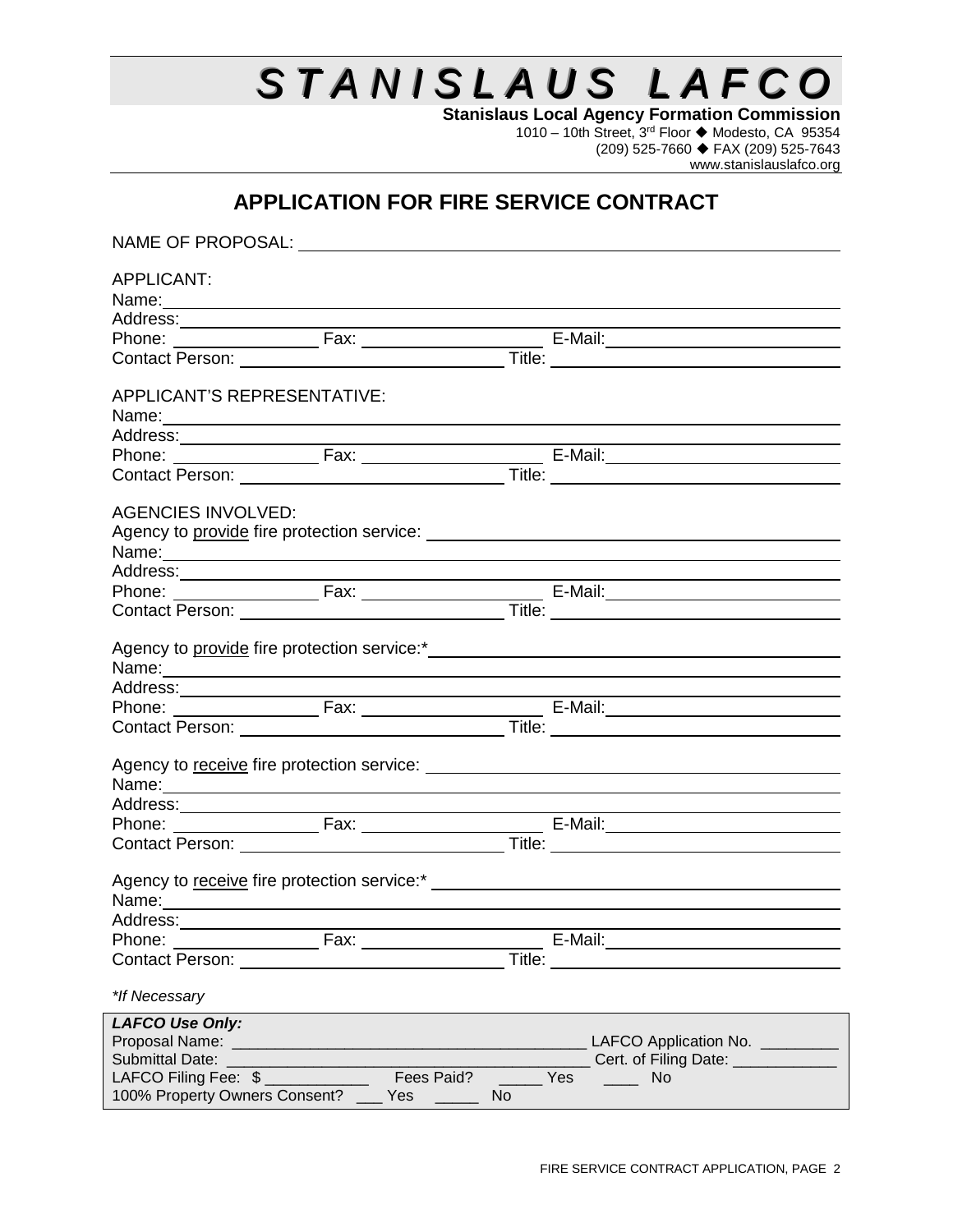#### **QUESTIONNAIRE**

Please answer the following questions related to the proposed fire protection contract. The information will allow the Commission and staff to adequately assess the contract. Please provide any additional information that may be applicable (Additional sheets are okay).

- A. General description of proposed contract and its terms:
- B. Describe the affected jurisdictional boundaries (acreage) and number of employees that will have a change in employment status. Will the new contract affect more than 25% of employees of any public agency or transfer responsibility for more than 25% of an agency's jurisdictional boundaries? Explain:
- C. Proposed services and anticipated level of service for all agencies:
- D. New services being provided that are not currently being provided, if any. (If any please describe):
- E. Specify any special arrangements or terms related to the Fire Protection District:
- F. Please provide a description of the assumption of assets, liabilities, leasing of facilities and equipment if applicable:

\_\_\_\_\_\_\_\_\_\_\_\_\_\_\_\_\_\_\_\_\_\_\_\_\_\_\_\_\_\_\_\_\_\_\_\_\_\_\_\_\_\_\_\_\_\_\_\_\_\_\_\_\_\_\_\_\_\_\_\_\_\_\_\_\_\_\_\_\_\_\_\_\_ \_\_\_\_\_\_\_\_\_\_\_\_\_\_\_\_\_\_\_\_\_\_\_\_\_\_\_\_\_\_\_\_\_\_\_\_\_\_\_\_\_\_\_\_\_\_\_\_\_\_\_\_\_\_\_\_\_\_\_\_\_\_\_\_\_\_\_\_\_\_\_\_\_ \_\_\_\_\_\_\_\_\_\_\_\_\_\_\_\_\_\_\_\_\_\_\_\_\_\_\_\_\_\_\_\_\_\_\_\_\_\_\_\_\_\_\_\_\_\_\_\_\_\_\_\_\_\_\_\_\_\_\_\_\_\_\_\_\_\_\_\_\_\_\_\_\_

 $\frac{1}{2}$  $\frac{1}{2}$ 

 $\frac{1}{2}$  $\frac{1}{2}$ 

 $\overline{\phantom{a}}$ 

 $\frac{1}{2}$  ,  $\frac{1}{2}$  ,  $\frac{1}{2}$  ,  $\frac{1}{2}$  ,  $\frac{1}{2}$  ,  $\frac{1}{2}$  ,  $\frac{1}{2}$  ,  $\frac{1}{2}$  ,  $\frac{1}{2}$  ,  $\frac{1}{2}$ 

 $\frac{1}{2}$  ,  $\frac{1}{2}$  ,  $\frac{1}{2}$  ,  $\frac{1}{2}$  ,  $\frac{1}{2}$  ,  $\frac{1}{2}$  ,  $\frac{1}{2}$  ,  $\frac{1}{2}$  ,  $\frac{1}{2}$  ,  $\frac{1}{2}$ 

 $\frac{1}{2}$  ,  $\frac{1}{2}$  ,  $\frac{1}{2}$  ,  $\frac{1}{2}$  ,  $\frac{1}{2}$  ,  $\frac{1}{2}$  ,  $\frac{1}{2}$  ,  $\frac{1}{2}$  ,  $\frac{1}{2}$  ,  $\frac{1}{2}$ 

 $\overline{\phantom{a}}$  , where  $\overline{\phantom{a}}$ 

 $\overline{\phantom{a}}$ 

 $\frac{1}{2}$  $\frac{1}{2}$ 

 $\mathcal{L}=\{1,2,3,4,5\}$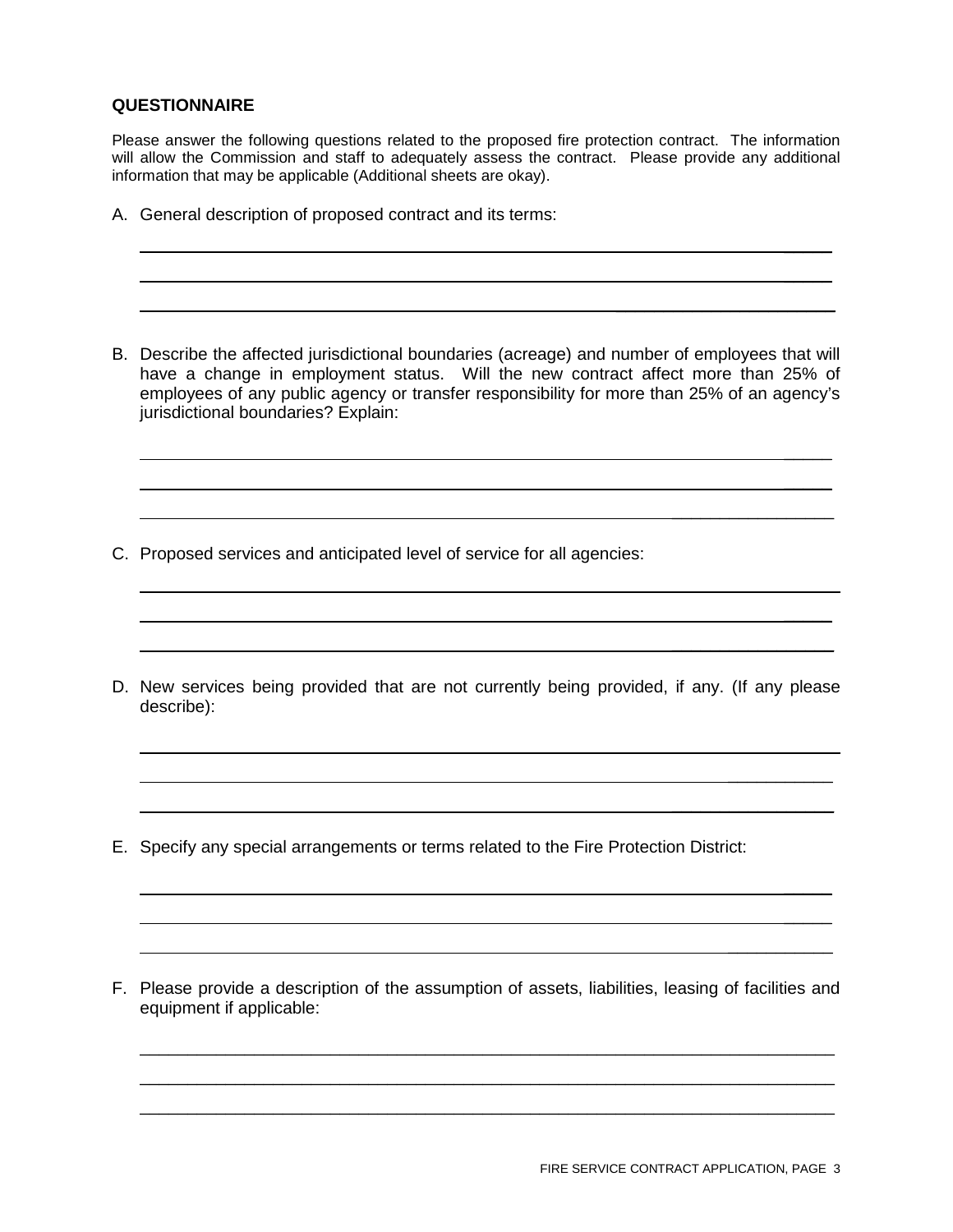G. Please provide a description of the assumption of personnel and/or retirement obligation, if applicable:

\_\_\_\_\_\_\_\_\_\_\_\_\_\_\_\_\_\_\_\_\_\_\_\_\_\_\_\_\_\_\_\_\_\_\_\_\_\_\_\_\_\_\_\_\_\_\_\_\_\_\_\_\_\_\_\_\_\_\_\_\_\_\_\_\_\_\_\_\_\_\_\_\_ \_\_\_\_\_\_\_\_\_\_\_\_\_\_\_\_\_\_\_\_\_\_\_\_\_\_\_\_\_\_\_\_\_\_\_\_\_\_\_\_\_\_\_\_\_\_\_\_\_\_\_\_\_\_\_\_\_\_\_\_\_\_\_\_\_\_\_\_\_\_\_\_\_ \_\_\_\_\_\_\_\_\_\_\_\_\_\_\_\_\_\_\_\_\_\_\_\_\_\_\_\_\_\_\_\_\_\_\_\_\_\_\_\_\_\_\_\_\_\_\_\_\_\_\_\_\_\_\_\_\_\_\_\_\_\_\_\_\_\_\_\_\_\_\_\_\_

\_\_\_\_\_\_\_\_\_\_\_\_\_\_\_\_\_\_\_\_\_\_\_\_\_\_\_\_\_\_\_\_\_\_\_\_\_\_\_\_\_\_\_\_\_\_\_\_\_\_\_\_\_\_\_\_\_\_\_\_\_\_\_\_\_\_\_\_\_\_\_\_\_ \_\_\_\_\_\_\_\_\_\_\_\_\_\_\_\_\_\_\_\_\_\_\_\_\_\_\_\_\_\_\_\_\_\_\_\_\_\_\_\_\_\_\_\_\_\_\_\_\_\_\_\_\_\_\_\_\_\_\_\_\_\_\_\_\_\_\_\_\_\_\_\_\_ \_\_\_\_\_\_\_\_\_\_\_\_\_\_\_\_\_\_\_\_\_\_\_\_\_\_\_\_\_\_\_\_\_\_\_\_\_\_\_\_\_\_\_\_\_\_\_\_\_\_\_\_\_\_\_\_\_\_\_\_\_\_\_\_\_ \_\_\_\_

H. Location and Assessor's Parcel Numbers (attach additional sheets if necessary):

#### I. **PLAN FOR SERVICES**

A resolution of application submitted shall be submitted with a plan which shall include all of the following information (pursuant to Government Code Section 56134e):

- a. The total estimated cost to provide the new or extended fire protection services in the affected territory.
- b. The estimated cost of the new or extended fire protection services to customers in the affected territory.
- c. An identification of service providers, if any, of the new or extended services proposed to be provided and the potential fiscal impact to the customers of those existing providers.
- d. A plan for financing the exercise of the new or extended fire protection services in the affected territory.
- e. Alternatives for the exercises of the new or extended fire protection services in the affected territory.
- f. An enumeration and description of the new or extended fire protection services proposed to be extended to the affected territory.
- g. The level and range of new or extended fire protection services.
- h. An indication of when the new or extended fire protection services can feasibly be extended to the affected territory.
- i. An indication of any improvements or upgrades to structures, roads, sewer or water facilities, or other conditions the public agency would impose or require within the affected territory if the fire protection contract is completed.
- j. A determination, supported by documentation that the proposed fire protection contract meets the 25% thresholds described in Section 56134(a)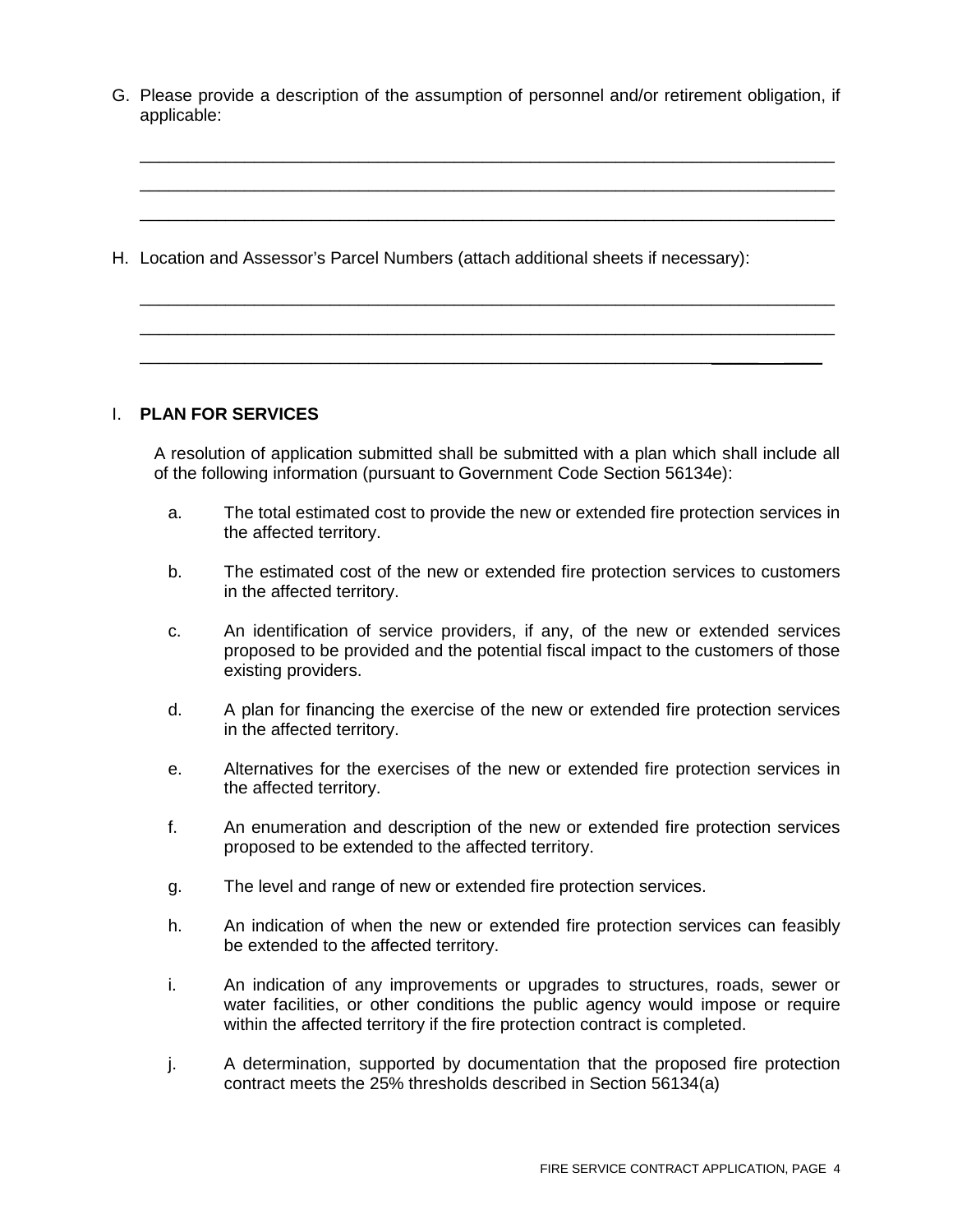#### J. LAND USE

- i. Area Affected by Proposal (Gross Acres): \_\_\_\_\_\_\_\_\_\_\_\_\_\_\_\_\_\_\_\_\_\_\_\_\_\_
- ii. Land Uses of Area to be served:

| Zoning                             | $\Box$ City<br>$\Box$ County |
|------------------------------------|------------------------------|
| <b>General Plan</b><br>Designation | $\Box$ City<br>$\Box$ County |
| Use of Proposal Area               |                              |

#### K. BOUNDARIES AND ASSESSMENT

- i. Is the property contiguous to the existing City or District boundary?:  $\Box$  Yes  $\Box$  No *(Contiguous is defined by Govt. Code Section 56031)*
- ii. Is the project co-terminus with:

| Assessor's Parcel boundaries? | Yes   No             |  |
|-------------------------------|----------------------|--|
| Legal lot boundaries?         | $\Box$ Yes $\Box$ No |  |

L. Is the Proposal completely surrounded by the fire agency providing services? □ Yes □ No

| Please Describe: |  |
|------------------|--|
|------------------|--|

\_\_\_\_\_\_\_\_\_\_\_\_\_\_\_\_\_\_\_\_\_\_\_\_\_\_\_\_\_\_\_\_\_\_\_\_\_\_\_\_\_\_\_\_\_\_\_\_\_\_\_\_\_\_\_\_\_\_\_\_\_\_\_\_\_\_\_\_

#### M. POPULATION AND HOUSING

i. Estimated Population of area to be served: Estimated Population of area to be served:

ii. Estimated Number/Type of Dwelling Units within the proposed area: Existing: \_\_\_\_\_\_\_\_\_\_\_\_\_\_\_\_\_ Proposed (if any): \_\_\_\_\_\_\_\_\_\_\_\_\_\_\_\_\_\_\_\_\_\_

#### **CERTIFICATION**

I certify, under penalty of perjury, under the laws of the State of California, that the information contained in this application is true and correct. I acknowledge and agree that the Stanislaus Local Agency Formation Commission is relying on the accuracy of the information provided and my representations in order to process this application proposal.

Print Name: \_\_\_\_\_\_\_\_\_\_\_\_\_\_\_\_\_\_\_\_\_\_\_\_\_\_\_\_ Title: \_\_\_\_\_\_\_\_\_\_\_\_\_\_\_\_\_\_\_\_\_\_\_\_ Signature: etc. and the state of the state of the Date:  $\Box$  Date:  $\Box$ 

 $\square$  City or District Applicant

**Property Owner Applicant** 

Applicant's Representative/Agent (Proof of authority must be provided)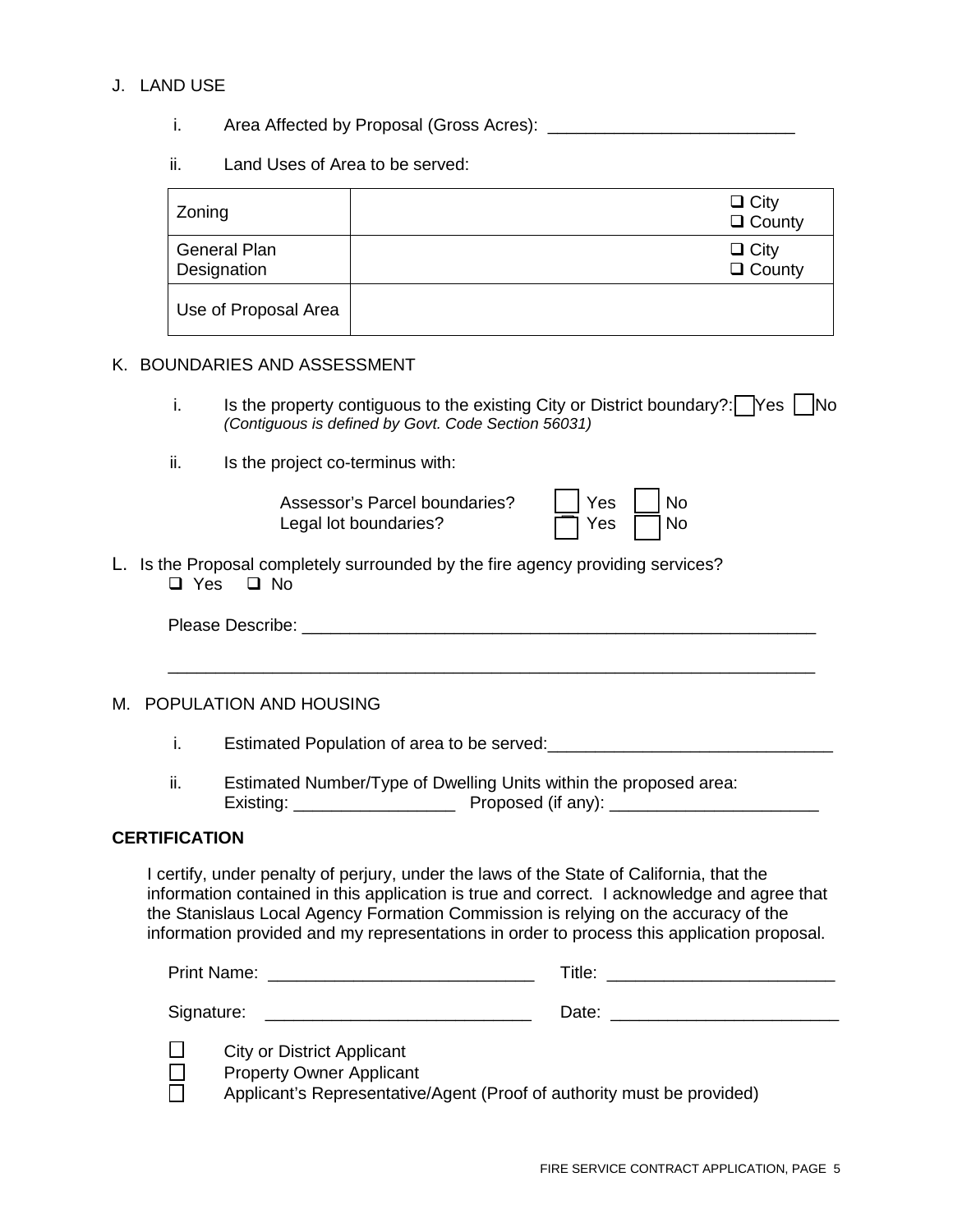#### **INTERESTED PERSONS AND/OR AGENCIES**

Please complete if any persons and/or agencies are requesting to be notified of the project. If more than two interested agencies, please provide the name and information, on a separate page.

|  | E-Mail: ____________________________ |  |
|--|--------------------------------------|--|
|  |                                      |  |
|  |                                      |  |
|  |                                      |  |
|  | Phone: Fax: Fax: E-Mail:             |  |
|  |                                      |  |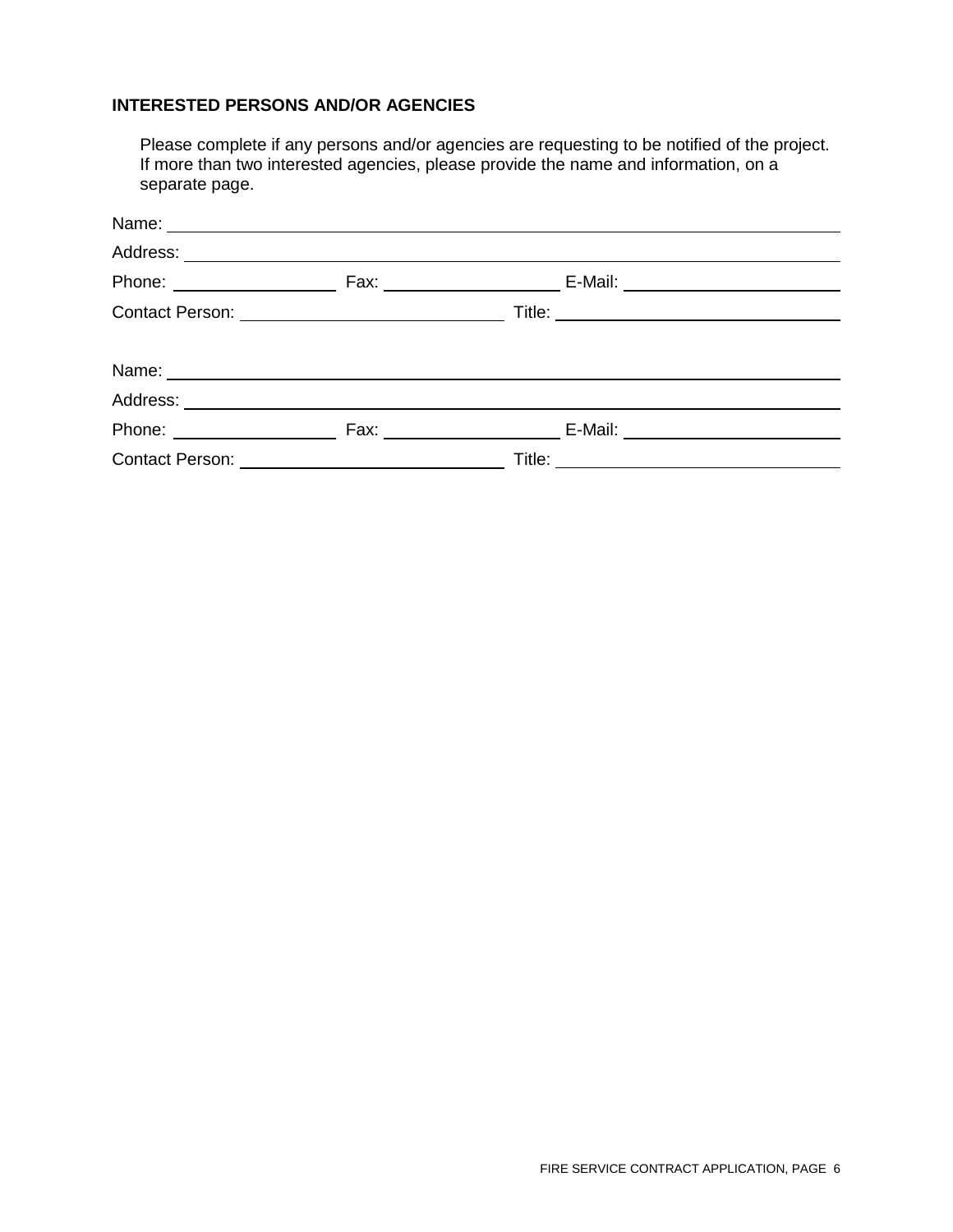## $S$  *TANISLAUS LAFCO*

**Stanislaus Local Agency Formation Commission** 1010 – 10 th Street,  $3^{rd}$  Floor  $\blacklozenge$  Modesto, CA 95354 (209) 525-7660 FAX (209) 525-7643 www.stanislauslafco.org

## **INDEMNITY AGREEMENT**

As part of this application, the applicant agrees to defend, indemnify, hold harmless and release the Stanislaus Local Agency Formation Commission (LAFCO), its officers, employees, attorneys, or agents from any claim, action or proceeding brought against any of them, the purpose of which is to attack, set aside, void, or annul, in whole or in part, LAFCO's action on a proposal or on the environmental documents submitted to support it. This indemnification obligation shall include, but not be limited to, damages, costs, expenses, attorney fees, and expert witness fees that may be asserted by any person or entity, including the applicant arising out of or in connection with the application.

| Date:      |                                                                                   |  |
|------------|-----------------------------------------------------------------------------------|--|
|            | APPLICANT OR APPLICANT'S REPRESENTATIVE:<br>(Proof of authority must be provided) |  |
| Signature: |                                                                                   |  |
| Name:      |                                                                                   |  |
| Title:     |                                                                                   |  |
| Agency:    |                                                                                   |  |
| Address:   |                                                                                   |  |
|            |                                                                                   |  |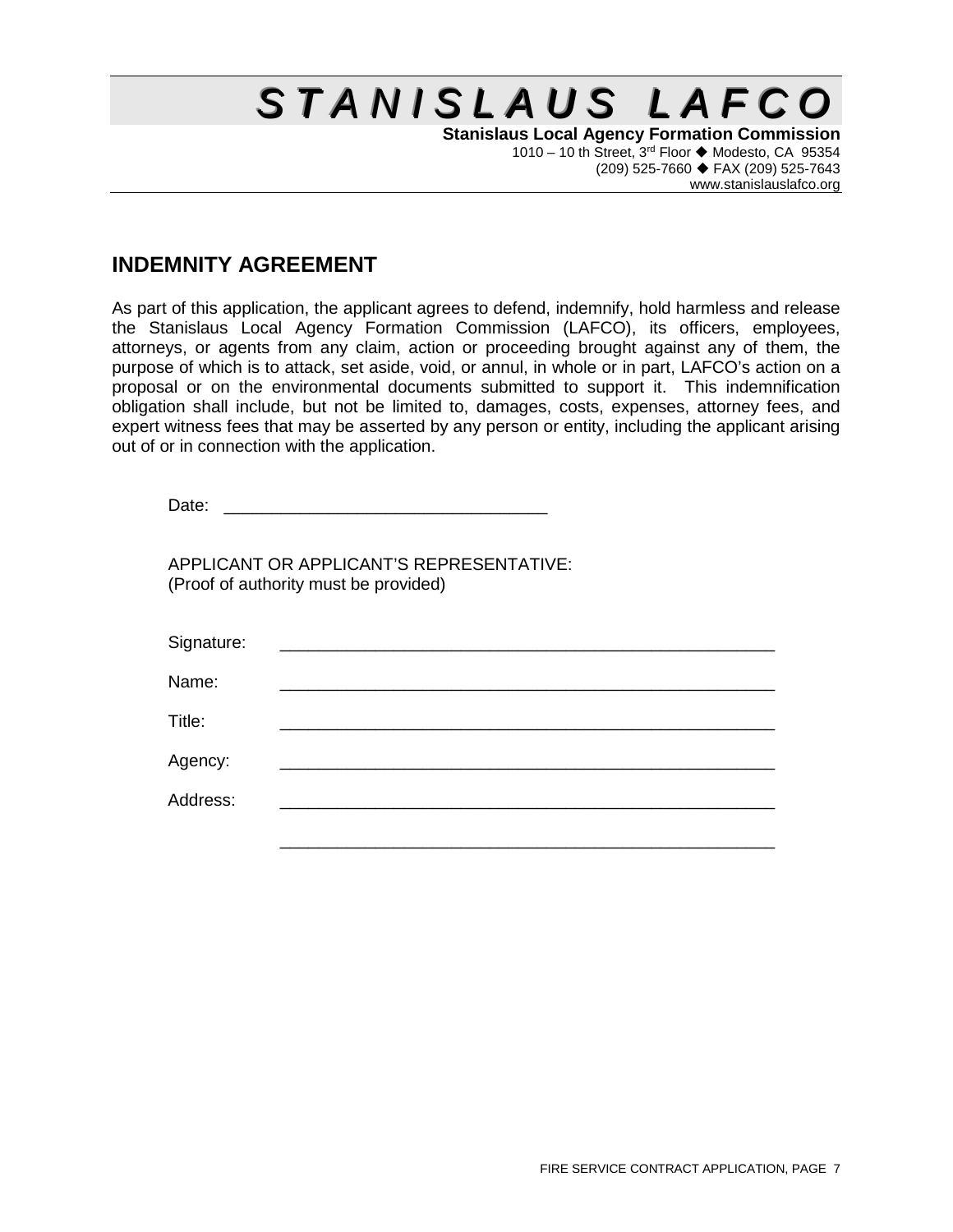# $S$  *TANISLAUS LAFCO*

**Stanislaus Local Agency Formation Commission** 1010 – 10th Street,  $3^{rd}$  Floor  $\blacklozenge$  Modesto, CA 95354 (209) 525-7660 FAX (209) 525-7643 www.stanislauslafco.org

## **COMPLIANCE WITH POLITICAL EXPENDITURE AND CONTRIBUTION DISCLOSURE REQUIREMENTS**

Effective January 1, 2008: Pursuant to Government Code Sections 56700.1 and 57009 of the Cortese-Knox-Hertzberg Local Government Reorganization Act of 2000, and 82015 and 82025 of the Political Reform Act, applicants for LAFCO approvals and those opposing such proposals are required to report to LAFCO all political contributions and expenditures with respect to the proposal that exceed \$1,000. By your signature to this application, you are binding the applicant to abide by these disclosure requirements. You are further agreeing that should LAFCO be required to enforce these requirements against you (or if the agency is the formal applicant, the real party in interest) that you will reimburse LAFCO for all staff cost and legal fees, and litigation expenses incurred in that enforcement process.

Date: \_\_\_\_\_\_\_\_\_\_\_\_\_\_\_\_\_\_\_\_\_\_\_\_\_\_\_\_\_\_\_\_\_\_

APPLICANT OR APPLICANT'S REPRESENTATIVE: (Proof of authority must be provided)

| Signature: |                                                                            |  |  |
|------------|----------------------------------------------------------------------------|--|--|
| Name:      |                                                                            |  |  |
| Title:     | the control of the control of the control of the control of the control of |  |  |
| Agency:    |                                                                            |  |  |
| Address:   |                                                                            |  |  |
|            |                                                                            |  |  |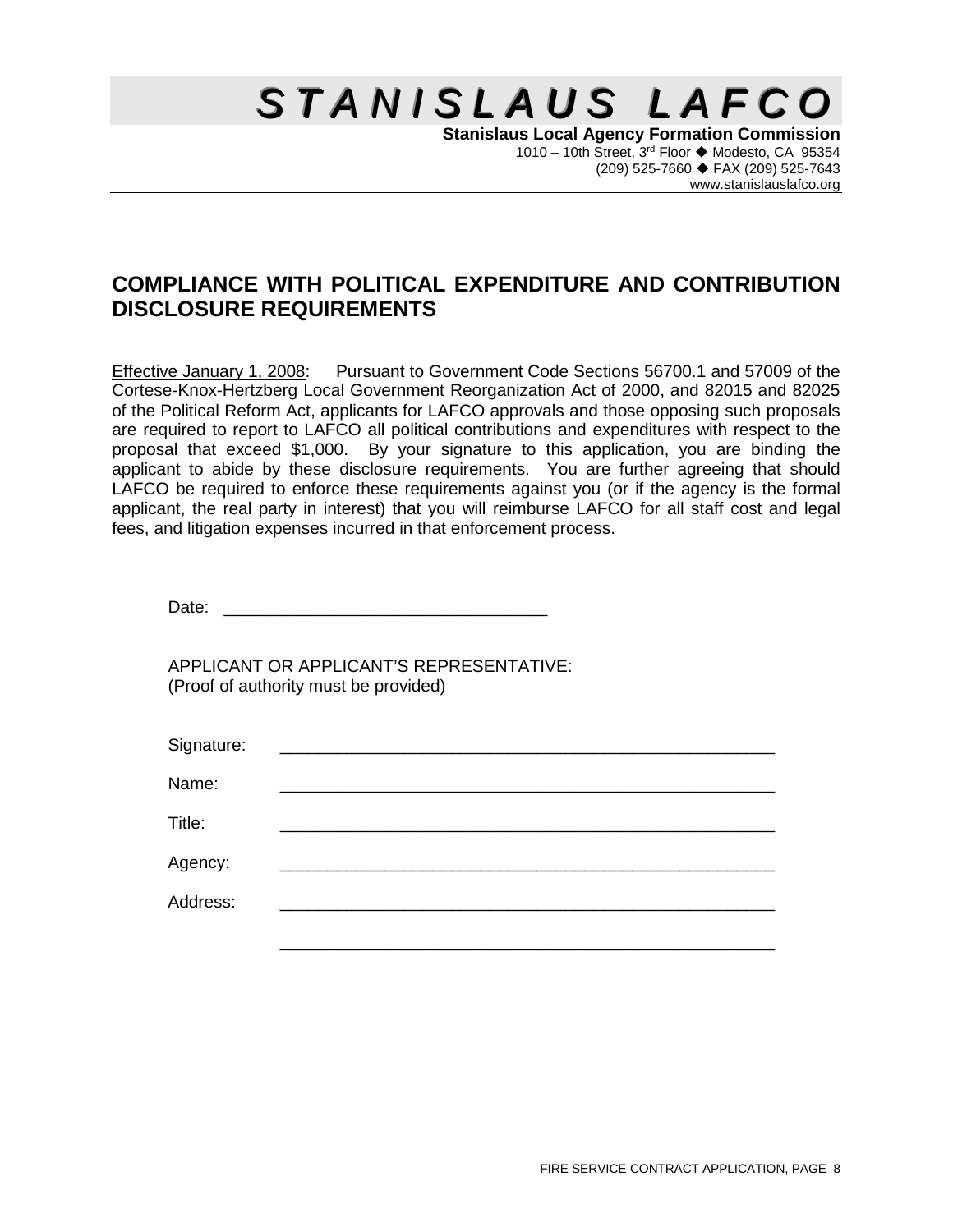## $S$  *TANISLAUS LAFCO*

**Stanislaus Local Agency Formation Commission** 1010 – 10th Street, 3<sup>rd</sup> Floor ♦ Modesto, CA 95354 (209) 525-7660 FAX (209) 525-7643 www.stanislauslafco.org

## **FINANCIAL DISCLOSURE STATEMENT**

Consistent with the requirements of the State of California Fair Political Practices Commission, each applicant or their agent must complete and submit this Statement of Disclosure form with any application that requires discretionary action by Stanislaus LAFCO (Government Code §84308 of the Political Reform Act).

Person is defined as: "Any individual, firm, co-partnership, joint venture, association, social club, fraternal organization, corporation, estate, trust, receiver, syndicate, this and any other county, city and county, city, municipality, district or other political subdivision, or any other group or combination acting as a unit."

**1. List the names of all persons having any ownership interest in the property involved or any financial interest in the application. (Use additional sheets if necessary.)**

\_\_\_\_\_\_\_\_\_\_\_\_\_\_\_\_\_\_\_\_\_\_\_\_\_\_\_\_\_\_\_\_\_\_\_\_\_\_\_\_\_\_\_\_\_\_\_\_\_\_\_\_\_\_\_\_\_\_\_\_\_\_\_\_\_\_\_\_\_\_\_\_\_ \_\_\_\_\_\_\_\_\_\_\_\_\_\_\_\_\_\_\_\_\_\_\_\_\_\_\_\_\_\_\_\_\_\_\_\_\_\_\_\_\_\_\_\_\_\_\_\_\_\_\_\_\_\_\_\_\_\_\_\_\_\_\_\_\_\_\_\_\_\_\_\_\_ \_\_\_\_\_\_\_\_\_\_\_\_\_\_\_\_\_\_\_\_\_\_\_\_\_\_\_\_\_\_\_\_\_\_\_\_\_\_\_\_\_\_\_\_\_\_\_\_\_\_\_\_\_\_\_\_\_\_\_\_\_\_\_\_\_\_\_\_\_\_\_\_\_ \_\_\_\_\_\_\_\_\_\_\_\_\_\_\_\_\_\_\_\_\_\_\_\_\_\_\_\_\_\_\_\_\_\_\_\_\_\_\_\_\_\_\_\_\_\_\_\_\_\_\_\_\_\_\_\_\_\_\_\_\_\_\_\_\_\_\_\_\_\_\_\_\_ \_\_\_\_\_\_\_\_\_\_\_\_\_\_\_\_\_\_\_\_\_\_\_\_\_\_\_\_\_\_\_\_\_\_\_\_\_\_\_\_\_\_\_\_\_\_\_\_\_\_\_\_\_\_\_\_\_\_\_\_\_\_\_\_\_\_\_\_\_\_\_\_\_ \_\_\_\_\_\_\_\_\_\_\_\_\_\_\_\_\_\_\_\_\_\_\_\_\_\_\_\_\_\_\_\_\_\_\_\_\_\_\_\_\_\_\_\_\_\_\_\_\_\_\_\_\_\_\_\_\_\_\_\_\_\_\_\_\_\_\_\_\_\_\_\_\_ \_\_\_\_\_\_\_\_\_\_\_\_\_\_\_\_\_\_\_\_\_\_\_\_\_\_\_\_\_\_\_\_\_\_\_\_\_\_\_\_\_\_\_\_\_\_\_\_\_\_\_\_\_\_\_\_\_\_\_\_\_\_\_\_\_\_\_\_\_\_\_\_\_

**2. If any person identified pursuant to #1 is a corporation or partnership, list the names of all individuals owning more than 10% of the shares in the corporation or owning any partnership interest in the partnership.**

\_\_\_\_\_\_\_\_\_\_\_\_\_\_\_\_\_\_\_\_\_\_\_\_\_\_\_\_\_\_\_\_\_\_\_\_\_\_\_\_\_\_\_\_\_\_\_\_\_\_\_\_\_\_\_\_\_\_\_\_\_\_\_\_\_\_\_\_\_\_\_\_\_ \_\_\_\_\_\_\_\_\_\_\_\_\_\_\_\_\_\_\_\_\_\_\_\_\_\_\_\_\_\_\_\_\_\_\_\_\_\_\_\_\_\_\_\_\_\_\_\_\_\_\_\_\_\_\_\_\_\_\_\_\_\_\_\_\_\_\_\_\_\_\_\_\_ \_\_\_\_\_\_\_\_\_\_\_\_\_\_\_\_\_\_\_\_\_\_\_\_\_\_\_\_\_\_\_\_\_\_\_\_\_\_\_\_\_\_\_\_\_\_\_\_\_\_\_\_\_\_\_\_\_\_\_\_\_\_\_\_\_\_\_\_\_\_\_\_\_

**3. If any person identified pursuant to #1 is a non-profit organization or a trust, list the names of any person serving as director of the non-profit organization or as trustee or beneficiary or trustor of the trust.** 

\_\_\_\_\_\_\_\_\_\_\_\_\_\_\_\_\_\_\_\_\_\_\_\_\_\_\_\_\_\_\_\_\_\_\_\_\_\_\_\_\_\_\_\_\_\_\_\_\_\_\_\_\_\_\_\_\_\_\_\_\_\_\_\_\_\_\_\_\_\_\_\_\_ \_\_\_\_\_\_\_\_\_\_\_\_\_\_\_\_\_\_\_\_\_\_\_\_\_\_\_\_\_\_\_\_\_\_\_\_\_\_\_\_\_\_\_\_\_\_\_\_\_\_\_\_\_\_\_\_\_\_\_\_\_\_\_\_\_\_\_\_\_\_\_\_\_ \_\_\_\_\_\_\_\_\_\_\_\_\_\_\_\_\_\_\_\_\_\_\_\_\_\_\_\_\_\_\_\_\_\_\_\_\_\_\_\_\_\_\_\_\_\_\_\_\_\_\_\_\_\_\_\_\_\_\_\_\_\_\_\_\_\_\_\_\_\_\_\_\_